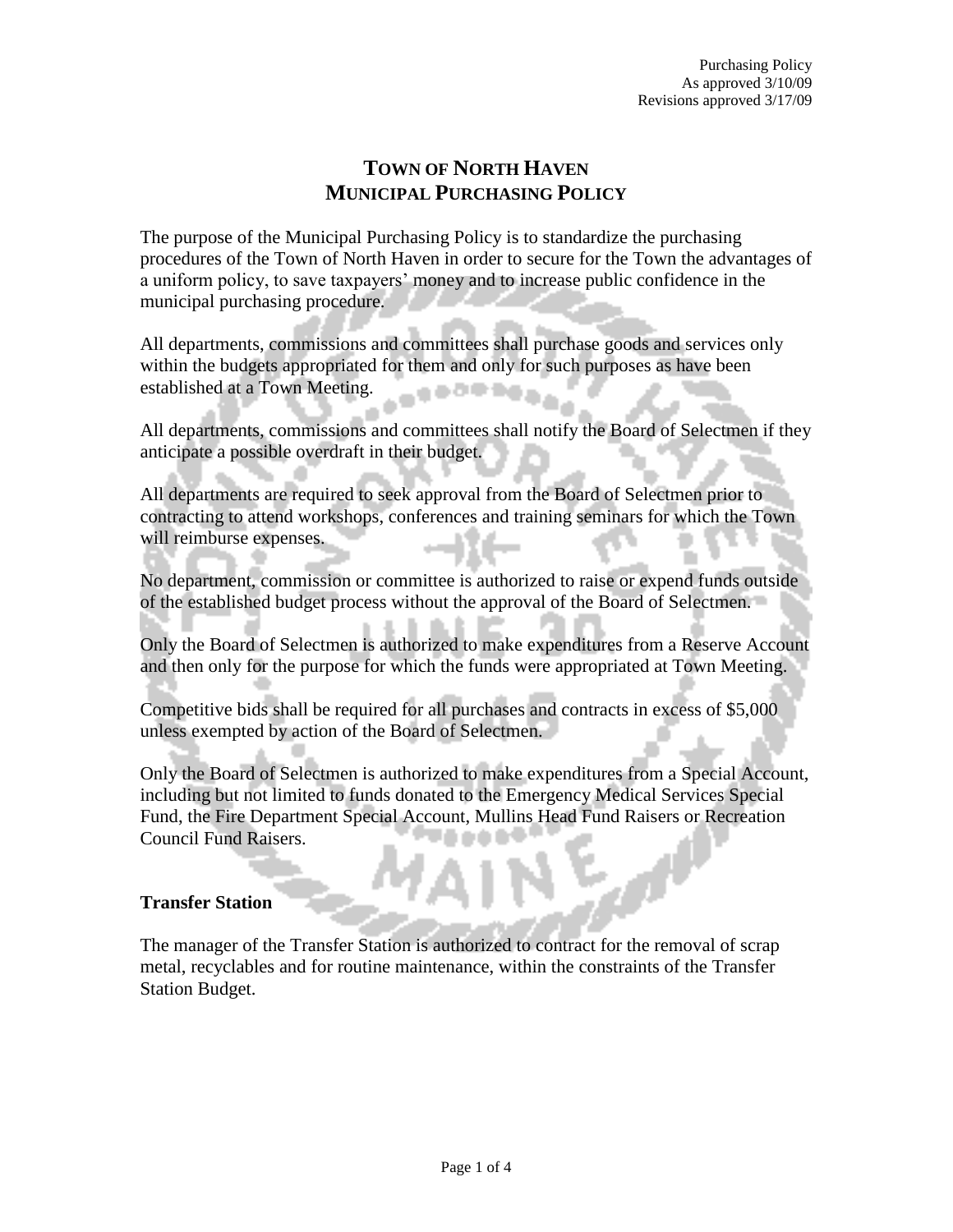## **Road Commissioner**

The Road Commissioner is authorized to initiate routine road and bridge maintenance using town employees and town equipment, subject to the appropriation limit established for Roads and Bridges at Town Meeting.

- Any road or bridge maintenance/repair project requiring the use of independent contractors for which an expenditure of \$5,000 or more is projected requires the prior approval of the Board of Selectmen. All such projects require competitive bidding unless exempted by formal action of the Board of Selectmen.
- Any road or bridge maintenance/repair project which uses Town Equipment and Town Labor and for which an expenditure of \$10,000 or more is projected requires prior approval of the Board of Selectmen.

The Road Commissioner is authorized to initiate snow removal, using town employees and town equipment and independent contractors, subject to the appropriation limit established for Snow Removal at Town Meeting.

# **North Haven Medical Clinic**

Medical practitioners in the North Haven Medical Clinic, or their authorized designee, are authorized to purchase medical and office supplies, subject to the appropriation limit established for the North Haven Medical Clinic.

Medical practitioners under Employment Agreement are authorized to enroll in Continuing Medical Education, subject to the appropriation limit established for CME. Incidental travel, meal and lodging expense are part of the CME budget.

- Any purchase of medical or office equipment exceeding \$500.00 shall be authorized by the Town Administrator, the Assistant Administrator, or the Treasurer.
- Medical practitioners are authorized to engage a *locum tenens* who is on a list of approved practitioners, for an amount not to exceed the Town's current stipend for such a practitioner. The authorization is subject to the overall appropriation limit established for *locum tenens* at Town Meeting.

# **Emergency Medical Services**

The Crew Chief or his/her designee is authorized to make equipment purchases, subject to the appropriation limit established at Town Meeting. Any single equipment purchase exceeding \$500 shall be subject to further approval of the Board of Selectmen.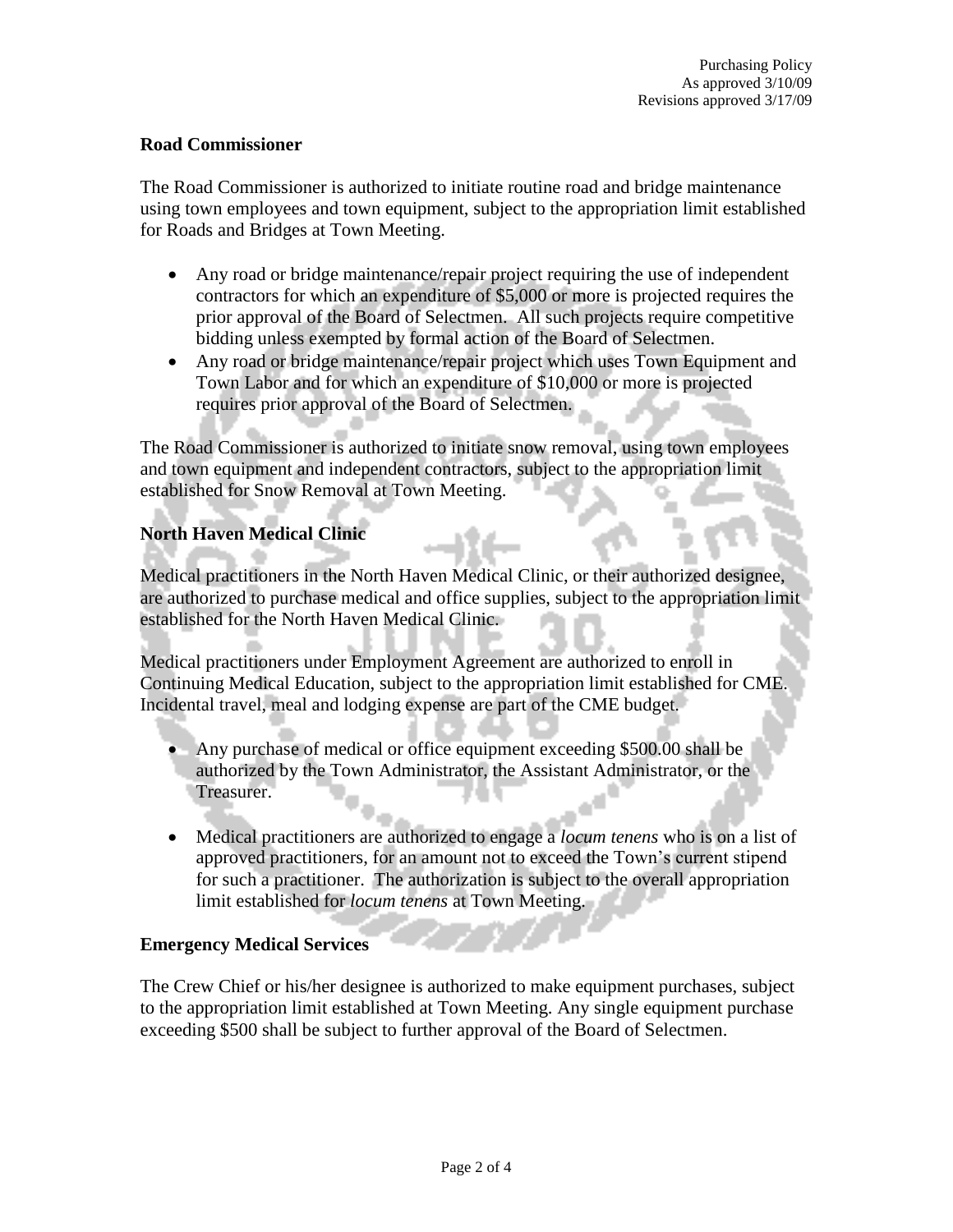The Crew Chief or his/her designee is authorized to enroll team members or prospective team members in training classes, subject to the appropriation limit established at Town Meeting.

The Crew Chief or his/her designee will notify the Board of Selectmen if the Crew Chief anticipates that the appropriation limit established at town meeting for emergency evacuations is likely to be exceeded.

## **Fire Department**

The Fire Chief or his/her designee is authorized to make equipment purchases, subject to the appropriation limit established at Town Meeting. Any single equipment purchase exceeding \$2000 shall be subject to further approval of the Board of Selectmen.

The Fire Chief or his/her designee is authorized to enroll department members or prospective department members in training classes, subject to the appropriation limit established at Town Meeting.

# **Town Office/Administration**

The Town Administrator, the Assistant Administrator and the Treasurer are authorized to purchase equipment and supplies, execute contracts, or engage independent contractors, subject to the appropriation limit established at Town Meeting. Any single equipment purchase, contract, or independent contractor exceeding \$500 shall be subject to the further approval of the Board of Selectmen.

## **Water and Sewer Departments**

The Superintendents of the Water and Sewer Departments shall make all equipment and supply purchases through the Town Office. No independent contractor may be hired without the prior approval of the Town Office.

## **Assessor/Assessors' Agent**

The assessors are authorized to enroll in training classes or to enroll their agent in training classes, with incidental travel, lodging and meals expense, subject to the appropriation limit established at Town Meeting. Notwithstanding the foregoing, the assessors and their agent are not authorized to engage an independent contractor or purchase goods and services exceeding \$500, without the additional approval of the Board of Selectmen.

**Harbor Masters Planning Board Board of Appeals Recreation Council Mullins Head Park Commissioners**